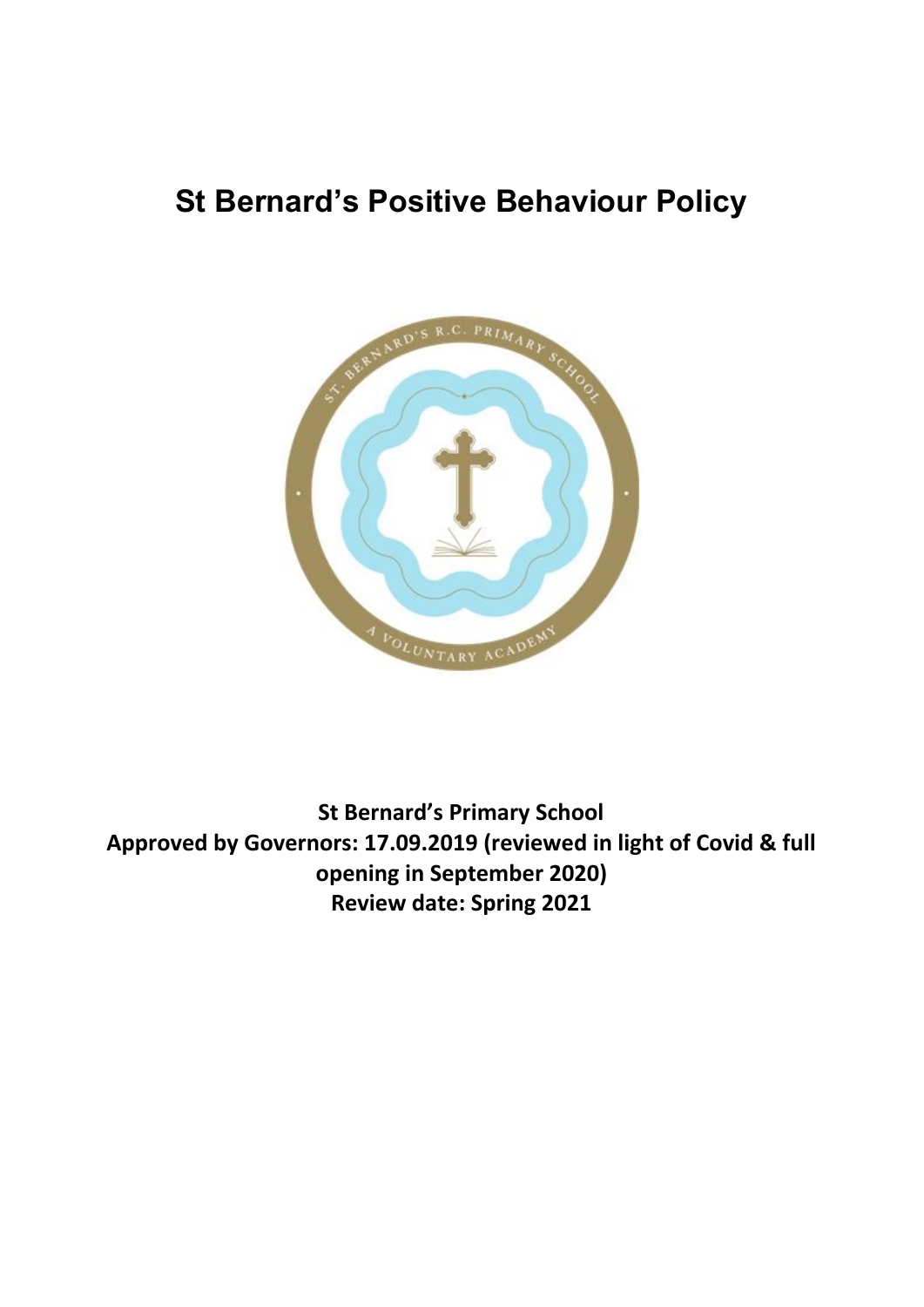## **Aims and expectations**

It is a primary aim of our school that every member of the school community feels valued and respected, and that each person is treated fairly. We are a caring community, whose values are built on mutual trust and respect for all. The school behaviour policy is therefore designed to support the way in which all members of the school can live and work together in a supportive way. It aims to promote an environment where everyone feels happy, safe and secure.

## **Our School Rules**

At St Bernard's, all members of our school community have three rules underpinned by our mission, vision and values:

- **- Ready**
- **- Respectful**
- **- Safe**

These are displayed in classrooms and referred to as and when necessary during the school day. (See bottom of policy for example of this.)

\*\*safety rules around hygiene have been incorporated into this in response to Covid. The poster displayed around school is included below

## **Visible consistencies - adopting the Pivotal approach**

- All staff to use the same signal for regaining children's attention 'when you are ready' with adult's arm in the air.
- All staff to promote and praise 'wonderful walking' around the school especially during lunchtimes
- All staff to positively meet and greet at the classroom / external doors each morning, choosing a way which suits the children / class best

## \*\*Physical contact such as high fives etc to be replaced with a non contact gesture. Individual staff to decide on this.

## **Recognising & rewarding positive behaviour - adopting the Pivotal approach**

At St Bernard's we ensure attention to best conduct through recognition, praising in public, motivation and engagement. All Teams have a 'Recognition Wall' displayed in their classrooms. Photographs of children's faces are added to this when a teacher or learning coach recognises something positive a child has achieved or demonstrated. This can be anything at the teacher's discretion. Children will be made aware that they have been placed on the recognition wall. Children will aim to be recognised for something positive everyday. Once a child has moved their photograph onto the recognition wall, it cannot be removed for any subsequent negative behaviour. Photographs are only removed to start a new day.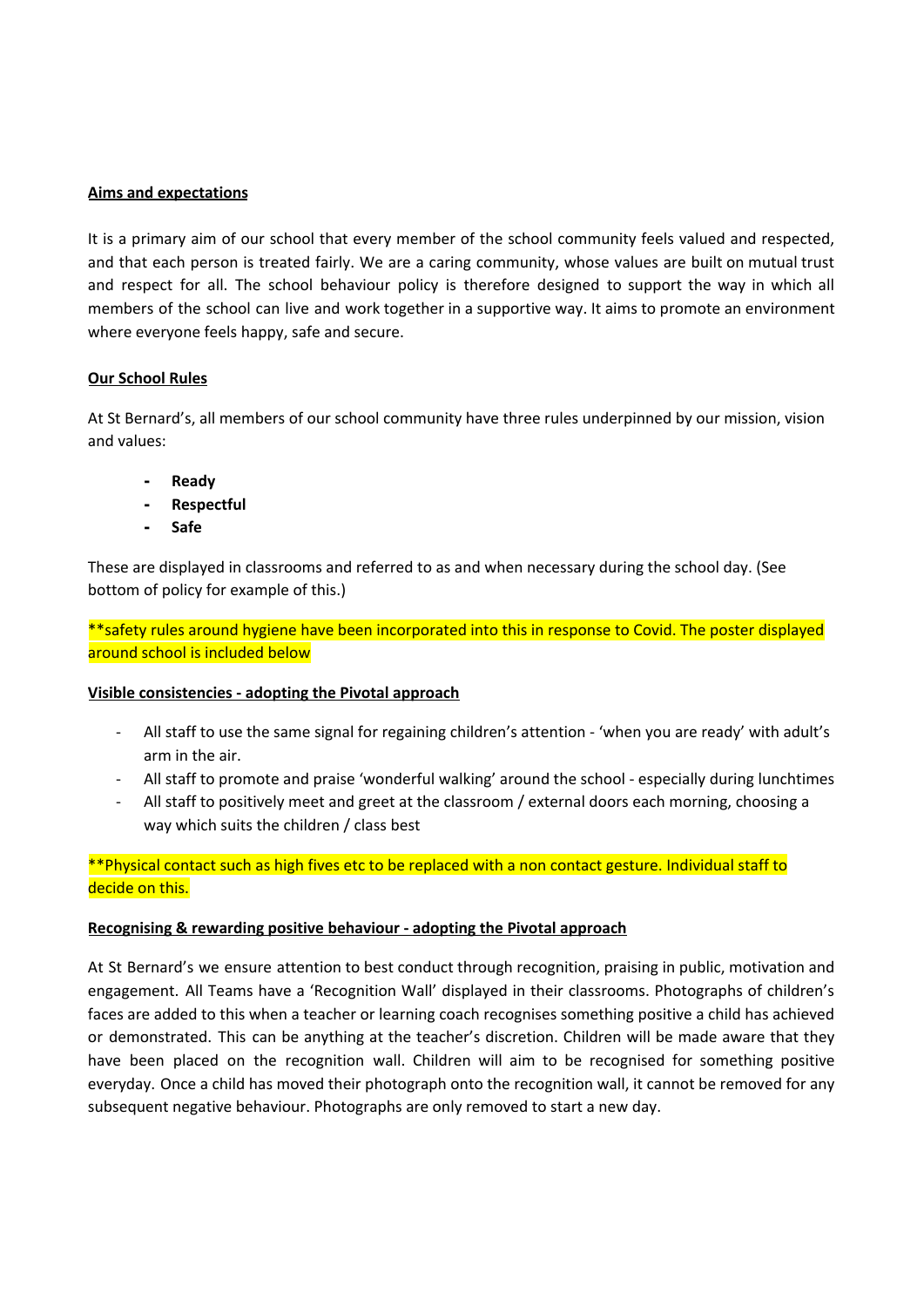At the end of each day, school staff are expected to communicate positive feedback to parents/carers about their child's progress and behaviour during the day.

2 children from each class are chosen to join Mr Jevons on a Monday afternoon at 3:00pm for chocolate milk as a reward for excellent conduct during the prior week

\*\*This is unable to take place at present due to Covid risk assessment. Virtual celebration assemblies take place on Fridays

## **Consistent strategies for dealing with inappropriate behaviour - adopting the Pivotal approach**

## **Low level disruption**

Teachers and other adults deal with low level disruption in a calm and considered manner. Any unwanted behaviours are made aware to the individual child at the earliest opportunity **without drawing attention to the rest of the class and by using assertive discipline techniques**. Our school rules are referred to, to remind children of our expectations.

## **Reflection time**

If a child has already been reprimanded in private and continues to display unacceptable behaviour, they will be asked to have 'reflection time', either outside of their classroom or in their 'partner class'. Where appropriate or necessary, the class Learning Coach will escort the child to their partner class. This will be for 5 minutes and the other class teacher will welcome them in a *positive* way. During this time period, the child should reflect on their behaviour and refocus themselves ready to return to their class.

After five minutes, the partner class teacher will ask the child to return back into their own class to continue their learning. Their own class teacher will welcome them back in a positive manner and re-engage them in their learning.

\*\*Due to Covid risk assessment, children do not go to a partner class but use the dedicated space outside class instead.

## **SLT action**

If a child continues to be disruptive when they return from time out, or refuses to go to their partner class for time out, the SLT will become involved and the child will be removed from the class or the class will be removed from the child.

## \*\*If any physical intervention is required, this is carried out by trained staff using appropriate PPE

## **Applying Sanctions and Restorative Justice - adopting the Pivotal approach**

We believe that everyone can learn from mistakes. If a school rule has been broken, the class teacher or learning coach will hold a positive, restorative justice conversation with the child. This will take place at the earliest opportunity when it will not impede on learning such as during break or lunch time. During the conversation there will be the opportunity to teach a child the lines of appropriate behaviour, to model appropriate behaviour, to highlight the boundaries both in terms of expected behaviour and in the teacher/pupil relationship and to reinforce the rules and routine.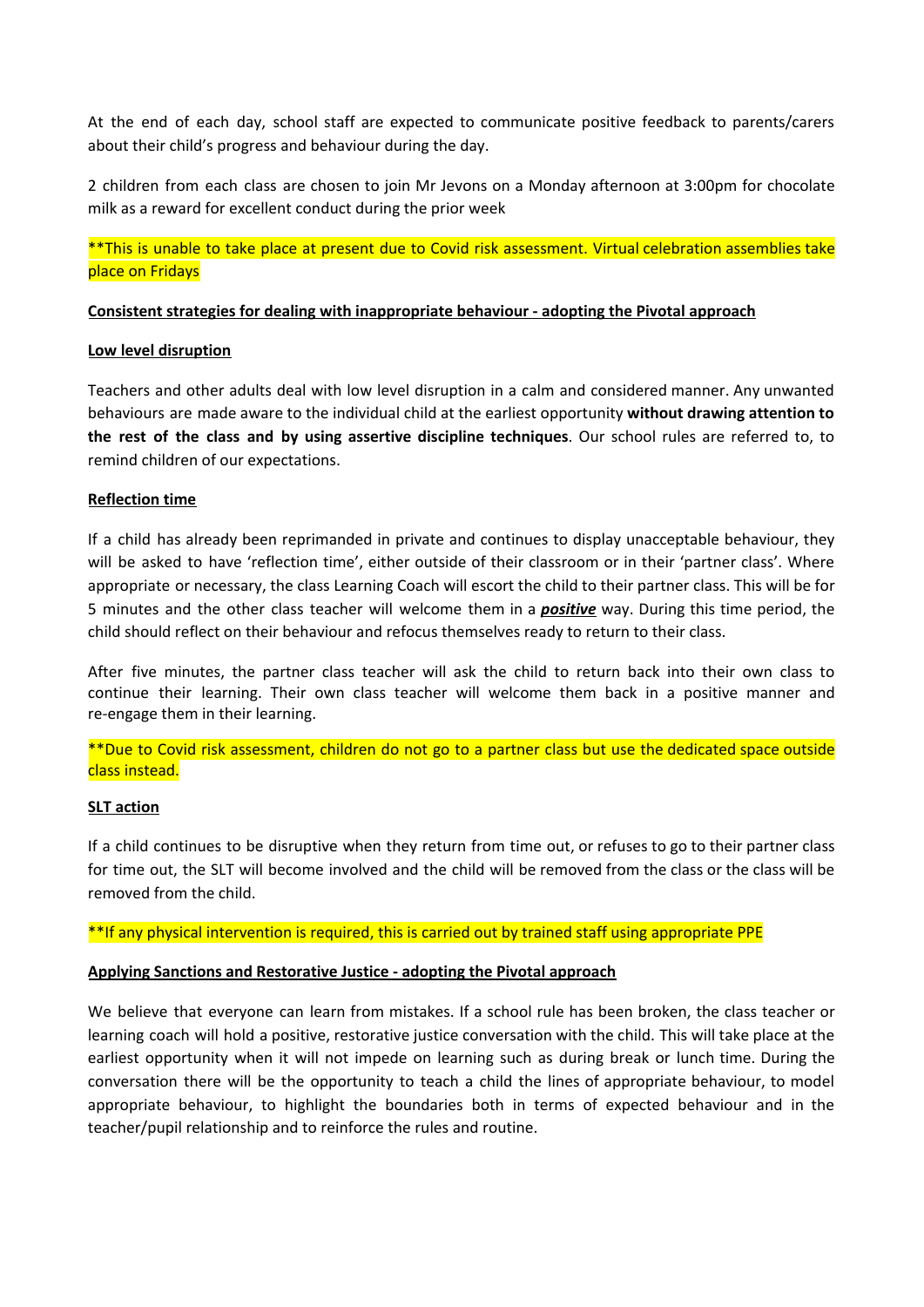A child's previous positive behaviour will be referred to and the aim of the conversation is to raise a child's self esteem and belief that they can choose to follow the school rules and be noticed and praised positively for it.

## **Personal Behaviour Plans (PBP)**

Any child found to be consistently refusing to follow this policy will be provided with a Personal Behaviour Plan (PBP) as well as a case study to identify specific triggers and targets. This plan will be developed during a meeting with the child, Pastoral Support Coaches, Class Teacher, SLT, SENDCO and Parents/Carers where necessary. Strategies to support a child may involve Pastoral Support Coach intervention or coaching sessions with trained staff.

## **Serious Incidents**

Any behaviour which has been deemed serious will be recorded as an incident in CPOMS and tagged accordingly. For any serious behaviour, parents / carers will be informed about the incident and any consequences arising.

For any complaints made by parents / carers about behaviour, the complaint will be recorded on CPOMs and a meeting will be arranged, where a series of prompts and questions will ensure the incident can be sorted out effectively and efficiently. This will be led by either the Assistant Head, Head of School or Principal. A follow up date from the first meeting will be arranged to ensure the situation has been resolved or to discuss further actions. All reports will be monitored and responded to in order to improve behaviour across the school and to ensure that parents / carers are happy with the outcome of a complaint.

## **Fixed period and permanent exclusions**

Only the Principal or Head of School has the power to exclude a pupil from school. The Principal or Head of School may exclude a pupil for one or more fixed periods, for up to 45 days in any one school year. The Principal or Head of School may also exclude a pupil permanently. It is also possible for the Principal or Head of School to convert a fixed-term exclusion into a permanent exclusion, if the circumstances warrant this.

If the Principal or Head of School excludes a pupil, he/she informs the parents immediately, giving reasons for the exclusion. At the same time, the Principal makes it clear to the parents that they can, if they wish, appeal against the decision to the Governing Body. The school informs the parents how to make any such appeal. The Principal informs the LA and the Governing Body about any permanent exclusion, and about any fixed-term exclusions beyond five days in any one term. *A multi agency meeting, including parent / carer, class teacher, SLT, Pastoral Support Coach or any other key member of staff involved in working with the child involved will take place in the event of a child being excluded beyond 5 days.*

On return from a fixed period exclusion, the child will be welcomed back to school and a meeting will take place with parents. School rules and expectations will be revisited and from this meeting, a PBP is agreed which will then be discussed and completed with the child.

The PBP is to be reviewed weekly to begin with by the Head of School. If the child continues to disrupt then the school will enforce further fixed term exclusions which could then lead to permanent exclusion.

The Governing Body itself cannot either exclude a pupil or extend the exclusion period made by the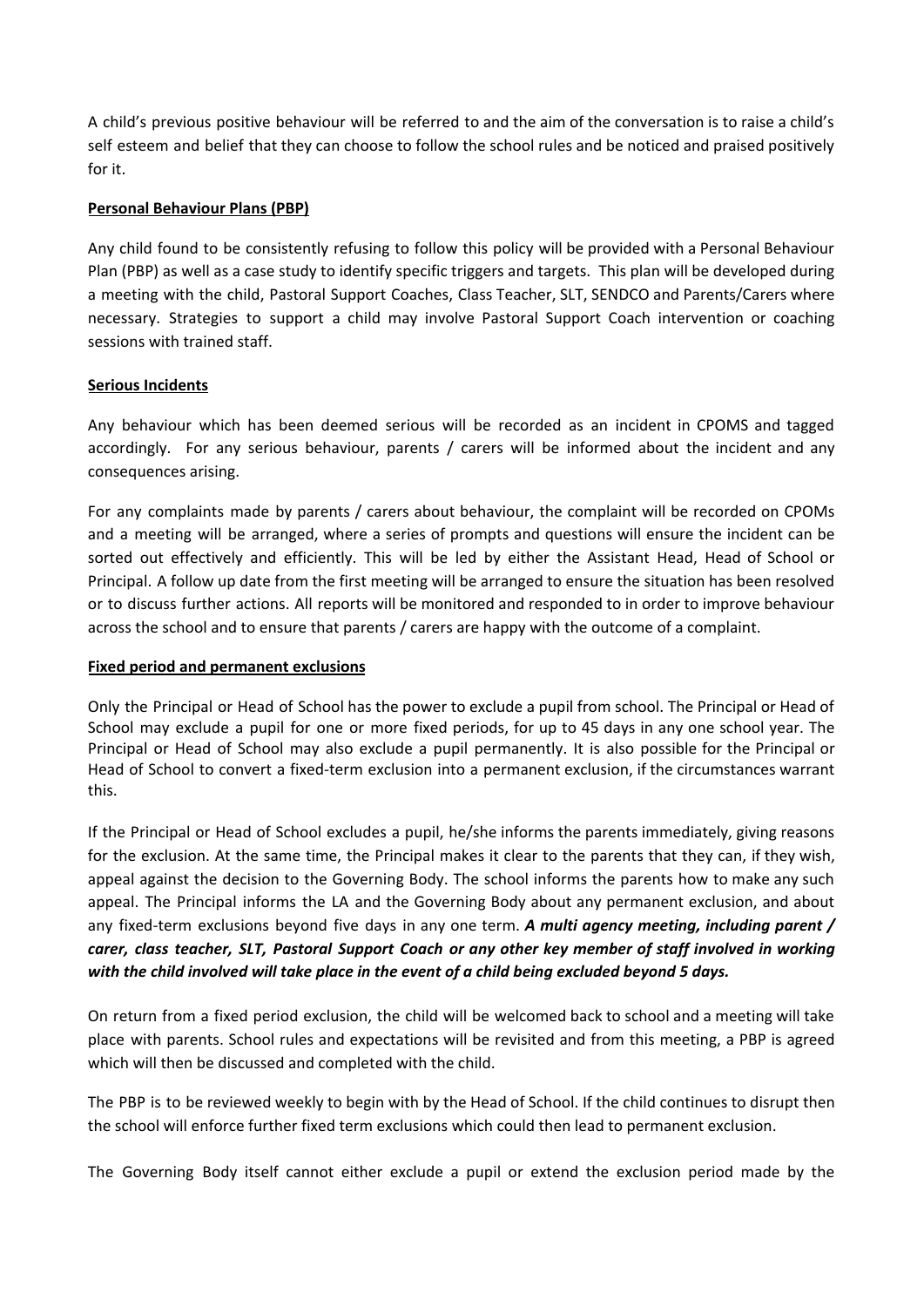Principal or Head of School. However, the Governing Body has a disciplinary committee which is made up of between three and five members. This committee considers any exclusion appeals on behalf of the governors. When an appeals panel meets to consider an exclusion, they consider the circumstances in which the pupil was excluded, consider any representation by parents and the LA, and consider whether the pupil should be reinstated.If the Governors' appeals panel decides that a pupil should be reinstated, the Principal must comply with this ruling.

The Principal keeps a record of any pupil who is excluded for a fixed-term, or who is permanently excluded. It is the responsibility of the Governing Body to monitor the rate of exclusions, and to ensure that the school policy is administered fairly and consistently.

The school's behaviour policy complies with Section 29 of the Education and Inspections Act 2006

Policy Agreed by Governors: September 2019 (reviewed Summer 2020) Signed: B Lettissier (Chair of Governors)

Review Date: Spring 2020/21